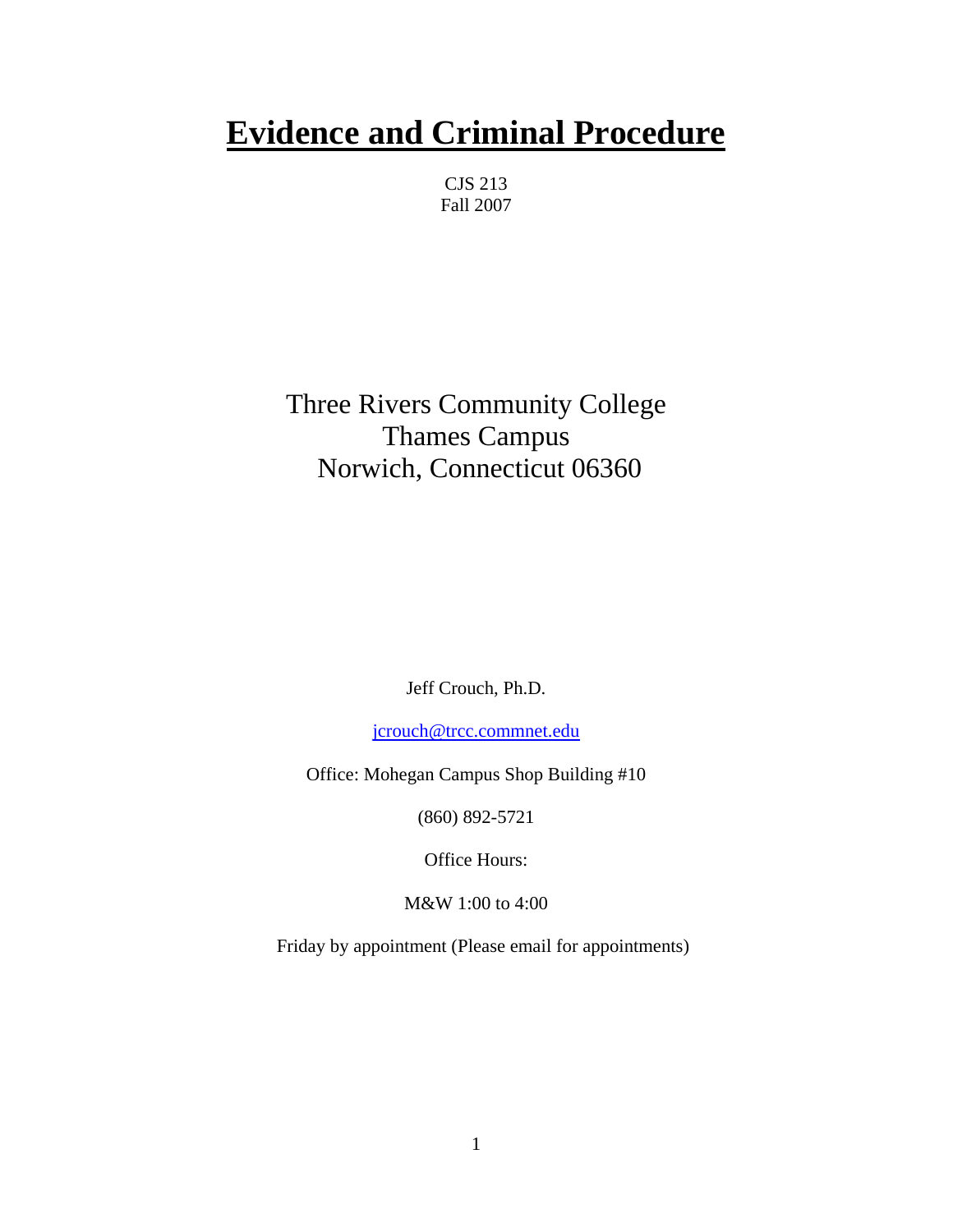#### **I. Course Title:** Evidence and Criminal Procedure

# **II. Course Information:**

- A. CJS K213
- B. Location: Thames Campus Room: 224W
- C. Day/Time: M 9:30 AM to 12:15 PM

## **III. Course Description:**

This course explores the historical background and the development of the rules of evidence. Considered are the hearsay rule and its major exceptions, burden of proof, judicial notice and presumptions. Students will examine the roles of the judge, jury and the prosecuting attorney. Other area will include the grand jury, prosecution by indictment as well as other court procedures.

## **IV. Course Goals:**

The goals of this course are

1. Provide the students with an understanding of the rules of evidence related to criminal court proceedings.

- 2. Inform students regarding court procedures and practices
- 3. Continue to develop reading and writing skills.
- 4. Review current events in the courts and criminal justice field, understanding the interconnection between these events and the rules of evidence.

# **V. Instructional Methods:**

- A. Lecture
- B. Discussion
- C. Practical Exercises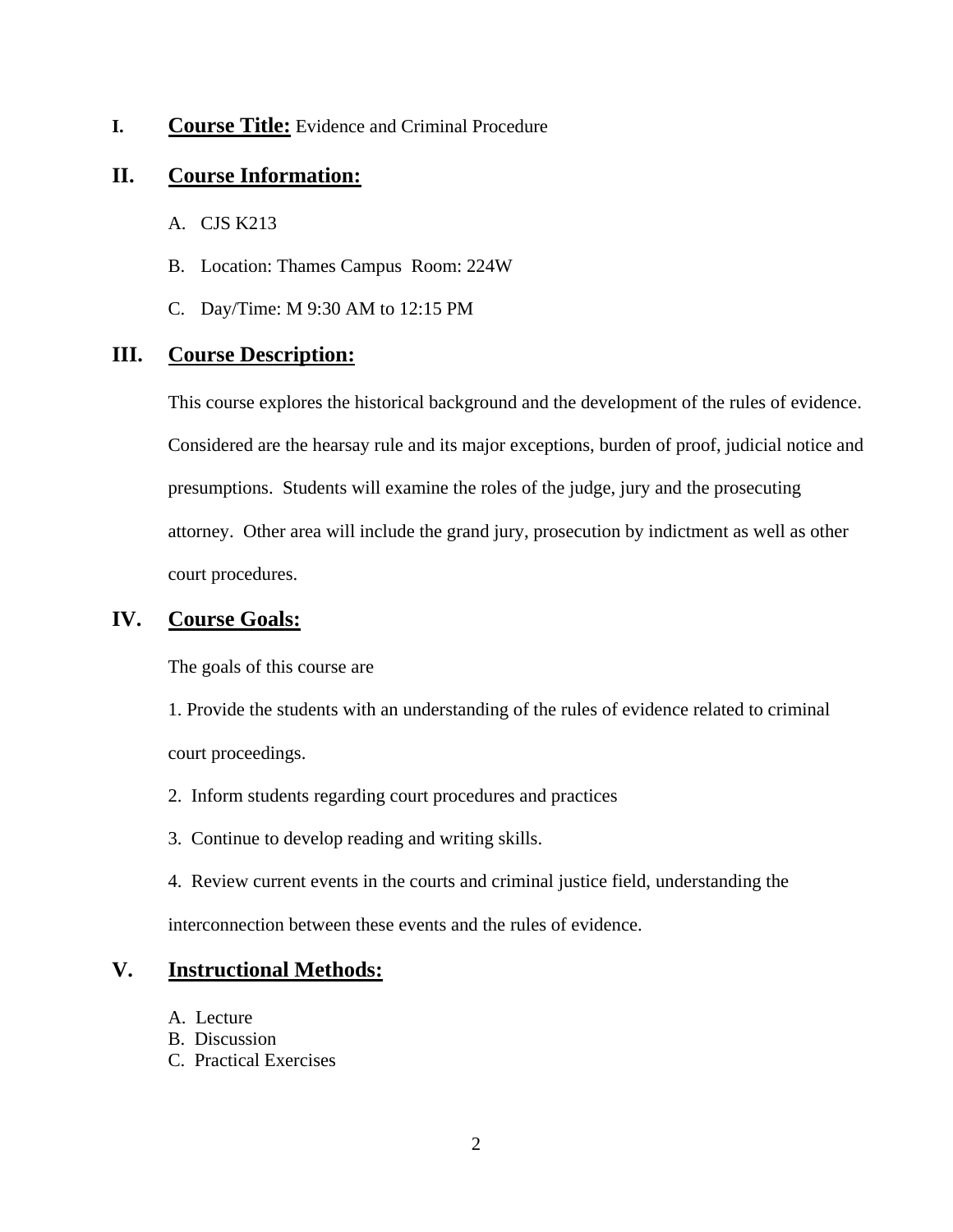#### **VI. Required Text:**

Practical Criminal Evidence, by Gregory Lee, 1st Edition, ISBN 0-13-171441-4

#### **VII. Disabilities Statement:**

If you are a student with a disability and believe you will need accommodations for this class, it is your responsibility to contact the Disabilities Counseling Services at 892-5751. To avoid any delay in the receipt of accommodations, you should contact the counselor as soon as possible. Please note that I cannot provide accommodations based upon disability until I have received an accommodation letter from the Disabilities Counselor. Your cooperation is appreciated.

#### **VIII. Course Outline:**

The following is a tentative class schedule. This is subject to change depending on the time required to cover the material, the needs of the students, and the availability of guest speakers.

Week #1 - 08-27 Introduction to Class and Instructor

Week #2 - 09-03 No Class

Week #3 - 09-10 Chapters 1 & 2

Week #4 - 09-17 Chapter 3 & 4

Week #5 - 10-24 Chapter 5

Week #6 - 10-01 Chapter 6

Week #7 - 10-08 No Class

Week #8 - 10-15 Chapter 7 (Mid-Term Exam Due)

Week #9 - 10-22 Chapter 8 & 9

Week #10 -10-29 Chapter 10

Week #11 -11-05 Paper Presentations and Chapter 11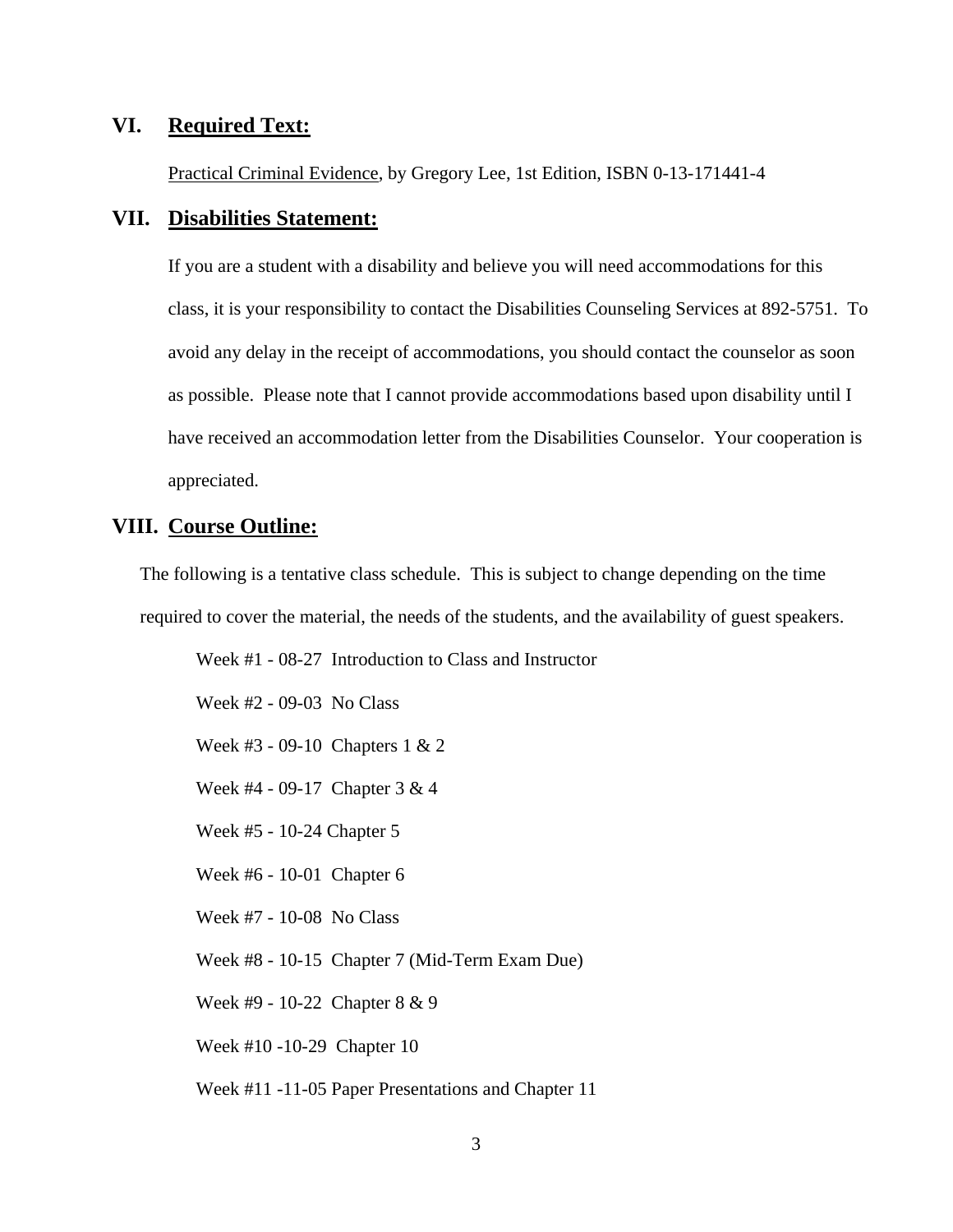Week #12 -11-12 Paper Presentations and Chapter 12

Week #13 - 11-19 Thanksgiving Recess - No Class

Week #14 – 11-26 Chapter 13 (Paper Due)

Week #15 - 12-03 Chapter 14 & 15

Week  $\#16 - 12 - 10$  Final Exam Due

## **XI. Evaluation Procedures**

Your final grade will be determined by a combination of exams, a research paper, and class participation.

| Exams $(2)$              | 50% - 25% each |
|--------------------------|----------------|
| Paper                    | 30%            |
| <b>Oral Presentation</b> | 10\%           |
| Class Participation 10%  |                |
|                          | 100\%          |

All grades will be posted on Web/CT-Vista. The grades will be expressed in a point value. For example: an exam is worth 25 points, a grade of between 0 and 25 points will be recorded. The total amount of points earned during the semester will correspond to the grade scale listed below.

Exams will be take home essay.

The paper must be at least eight pages, but no more than ten pages long. Research for this paper must include sources in addition to the class text. A topic approval form must be submitted to the instructor by 10-22-07. The paper class presentation will count for 10% of the paper grade.

The paper will be in APA style and will be written in Times New Roman 12 point type with standard margins. The paper will include a cover page that notes the title of the paper and all the relevant course and student information. Failure to use the APA format will result in a 25 point reduction in the paper grade.

#### **X. Final Grade Scale**

| A             |  | $= 94 - 100$                              | $C-$ |          | $= 70 - 72$ |     | $\equiv$ | Incomplete  |  |
|---------------|--|-------------------------------------------|------|----------|-------------|-----|----------|-------------|--|
| $A-$          |  | $= 90 - 93$                               | D+   |          | $= 67 - 69$ | P/F | $=$      | Pass / Fail |  |
| $B+$          |  | $= 87 - 89$                               | D    | $=$      | $63 - 66$   | AU  | $\equiv$ | Audit       |  |
| B             |  | $= 83 - 86$                               | D-   | $=$      | $60 - 62$   |     |          |             |  |
| $B-$          |  | $= 80 - 82$                               | F    | $\equiv$ | $00 - 59$   |     |          |             |  |
| $C+$          |  | $= 77 - 79$                               |      |          |             |     |          |             |  |
| $\mathcal{C}$ |  | $= 73$<br>-76<br>$\overline{\phantom{a}}$ | W    | $=$      | Withdrawal  |     |          |             |  |